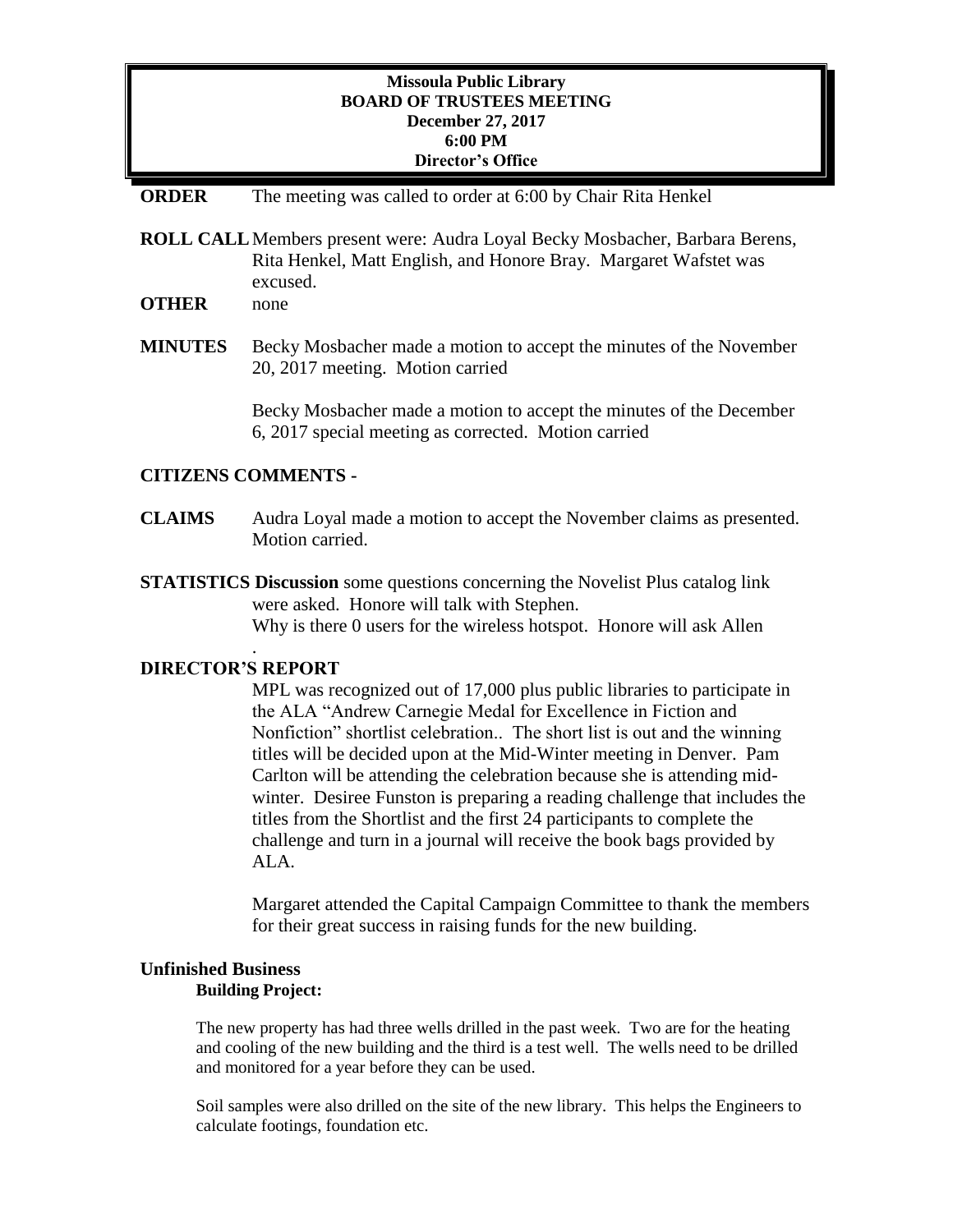**Policy Manual Update –** Matt Jennings suggested the User Behavior Policy be updated. The updated policy reads: "Library users are expected to conform to generally acceptable, lawful standards of behavior. Shirts and shoes are required in the library. A user who engages in any activity that disrupts the use of the library facilities or disrupts the ability of staff to perform its duties will be asked to cease such activity immediately by library staff.

If after staff contact, the user continues the disruptive behavior, he/she will be asked to leave the building by staff or the police and may be reported for any suspected criminal behavior. Including but not limited to: A. Open containers, B. Public intoxication, C. Disorderly conduct, D. Quarrelling, E. Challenging to fight or fighting, F. Loud and unusual noises, G. Using threatening, profane or obscene or abusive language, H. Carrying weapons, I. Disturbing or disrupting any lawful assembly or public meeting,

For the safety of users and staff, users may not sleep in the library.

If the user exhibits highly suspicious behavior, is disoriented or clearly irrational, library staff members(s) are authorized to seek help from the Missoula Police Department.

If the user exhibits aggressive, abusive, violent or suspicious (such as theft or vandalism) behavior, the library staff member(s) are authorized to seek help from the Missoula Policy Department.

Subsequent violations of this policy may result in expulsion from the Library by the Library Board of Trustees, the Library Director, or Library staff pursuant to the Montana Code Annotated section 22-1-311. A decision to expel or trespass a user will be made by written notice when practical and when there is contact information for the user. In other circumstances, such as in an emergency, when the health or safely of users and staff is threatened, or when there is no contact information to send written notice, a user may be verbally expelled by staff. A user may appeal a decision to expel him or her by filling an appeal with the Chair of the Library Board of Trustees within 30 days of receipt of the Notice. An appeal shall state the reasons the user believes he or she was wrongfully expelled or terminated, any relevant mitigating circumstances, a plan to correct or remedy past offensive behavior, and a request for relief. Upon filing an appeal a decision to expel or trespass a user, the Library Board of Trustees shall schedule a time and place to hear the appeal within 30 days. The meeting to hear appeals may be at the regular scheduled trustee meeting or at a special meeting with notice given. (12/2017)

Becky Mosbacher made a motion to add the new User Behavior Policy to the MPL Policy Manual dated January 2017.

**OTHER OLD BUSINESS:** .Department of Revenue letter for Tax Exempt Status of the current Library came back stating that they will make a decision after January 1, 2018. Honore will write another letter in response and Matt will share some suggestions.

#### **NEW BUSINESS**

**Partner's MOU's/ Building Name –** Discussion took place concerning the Partner MOU's the Architects should move forward with the Logo ideas and once the Trustee's see the LOGO they will decide.

### **Other New Business**

**Next meeting: Wednesday, January 17, 2018 in the Director's Office at 6:00 PM**